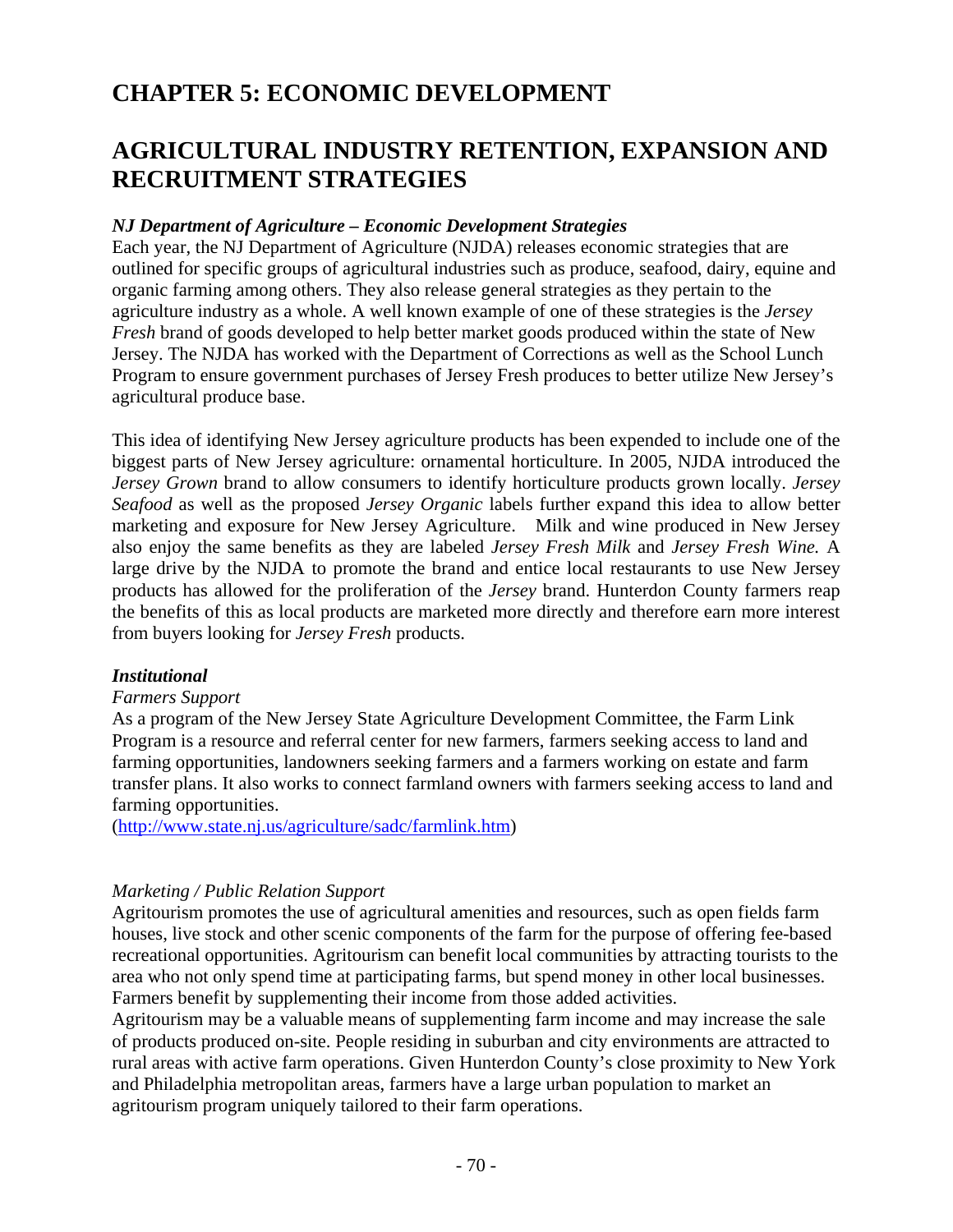There are many Agritourism attractions and activities in Hunterdon County such as the Holcombe-Jimison Farmstead Museum, the Skylands, Wineries, etc.

- The Holcombe-Jimison Farmstead Museum, located in Lambertville, is an educational institution, restored, maintained and staffed by volunteers. It features the oldest remaining stone house in Hunterdon County and many outbuildings. Museum-barn displays include early farming and homemaking devices.
- In New Jersey's Great Northwest Skylands, agriculture and tourism are two important economic components to the Skylands' region. In Hunterdon County, there are various agricultural enterprises that offer services to the public such as seasonal farm fresh produce, horseback rides, pick your own vegetables and fruits and cut our own Christmas tree.
- In New Jersey, the wine industry is a growing industry that has a variety of wines form dry and semi-dry to sparkling, fruit and dessert wines. In Hunterdon County, there are three wineries: Alba Vineyard, Amwell Valley Vineyard and Unionville Vineyards. These wineries provide festivals and wine tasting events.

## *Community Farmers Markets*

Eliminating the need for distributors, farmers are selling at farmstands and farmer markets and to nearby rural and suburban markets. There are four community farmers markets in Hunterdon County. These markets are located in Flemington, High Bridge and Sergeantsville and are open for business on Saturday or Sunday. (NJDA Jersey Fresh)

 Efforts to market a county agricultural tourism program may increase the profits in local direct marketing. The urban markets offer even more substantial opportunities. The close proximity to one of the largest metropolitan markets in the world presents farmers in Hunterdon County with tremendous possibilities.

## *Community Supported Agriculture*

Hunterdon County's oldest business is agriculture. Yet, over the past few decades, businesses that have located in the county have tended to be nonagricultural in nature. Municipalities should take the appropriate steps to attract businesses that use local agricultural products. At the same time that this gains the community a ratable, it also supports area farmers.



The New Jersey Department of Agriculture, Division of Marketing and Development, is host of the Jersey Fresh campaign and is also responsible for other initiatives that promote and support New Jersey agriculture. The division offers free advertising materials to farmers to use for direct marketing. The division is a resource that can be used to identify opportunities that are helpful to agricultural businesses. For instance, the division has identified an opportunity for New Jersey farmers to sell over-produced or under-valued product to the New Jersey Department of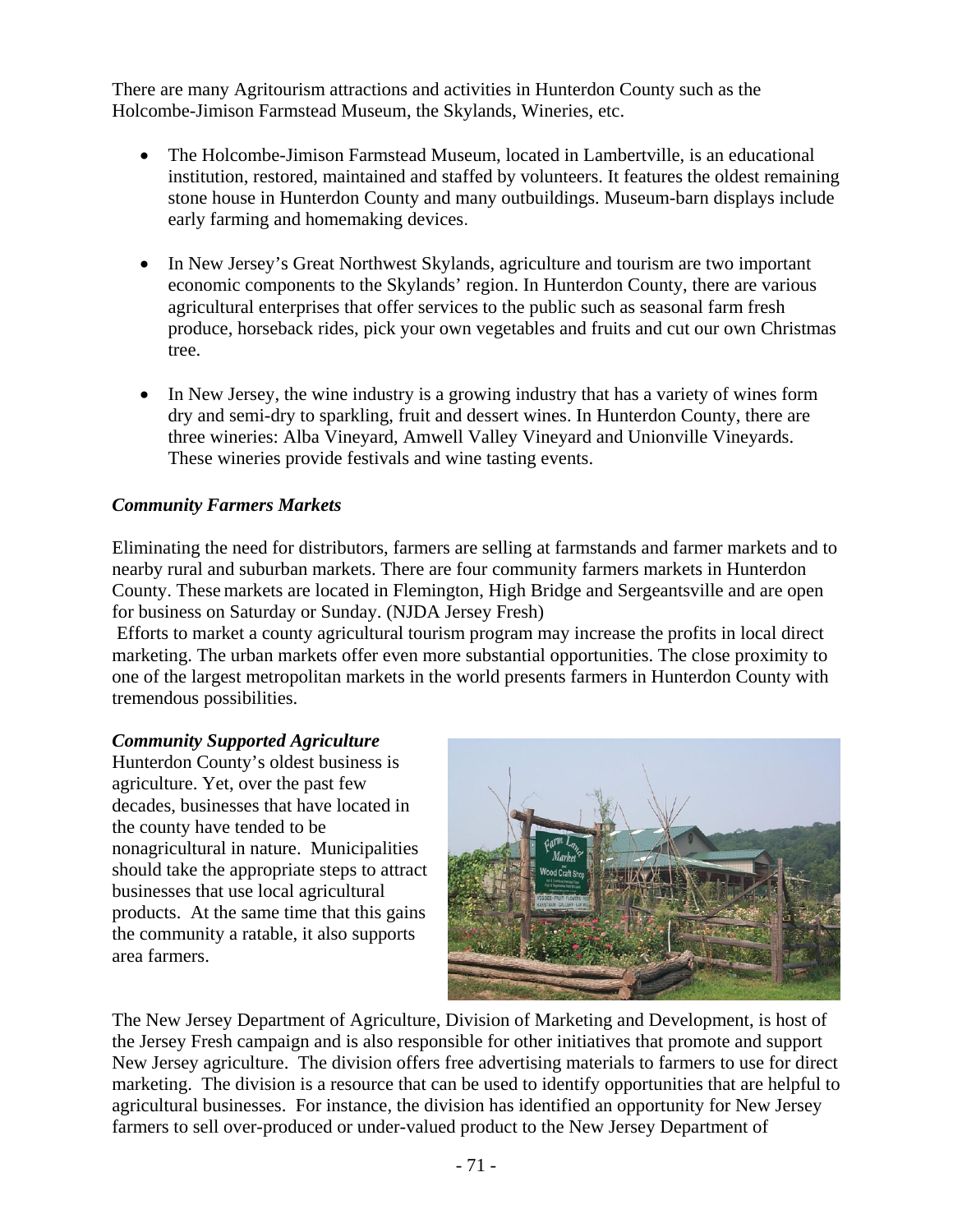Corrections. This opportunity would be beneficial to framers when market conditions are very poor and regaining only production costs is an appealing alternative to suffering a financial loss. Hunterdon County farmers are eligible to take advantage of this safety net if they register with the New Jersey State Treasury. Opportunities like this should be identified and information should be made available to local farmers to help support agricultural businesses in the county. Ways the CADB can help include:

- The CADB supports Rutgers Cooperative Extension and the Hunterdon Economic Partnership in efforts to maintain existing agricultural businesses and encourage new business opportunities via training and other programs.
- The CADB works with Rutgers Cooperative Extension to explore new and profitable agricultural opportunities and products, and disseminates relative information to farmers.
- The CADB investigates opportunities for farmers can sell their produce to local institutions such as schools, corporations, jails, and restaurants and takes actions to promote any such opportunities.

A CSA as a business model is generally a method for small scale farmers and gardeners to market their goods. This type of business commonly attracts ecological or organic farmers. This type of farming and marketing operates with consumers as stakeholders taking an active role in the success of the market in general. A core consumer group is developed that provides the funds for the production of goods to be shared by the stakeholders. This ensures a quality product for all those that contribute. Each stakeholder receives a portion of what products are generated as the season progresses. This approach eliminates the marketing risk to the producers as well as provides seasonally ripe produce for the stakeholders.

Currently there are no CSA's within Hunterdon County, however there are opportunities available outside of the county given the geographic location of the county and it's proximity to other agricultural areas as well as New York City.

## *Agricultural Education and Market Research Coordination*

The CADB can play a strong role in dissemination information and sponsoring seminars and workshop to benefit landowners, farmers and local officials. Agriculture is changing in New Jersey and farmers need to keep apprised of these changes. Agricultural organization, such as the Hunterdon County Board of Agriculture or the Rutgers Cooperative Extension may suggest seminars that the CADB can sponsor or cosponsor on new and potentially profitable ideas that may improve agricultural productivity. Marketability is particularly important in today's agriculture and workshops can be held to better understand new and existing markets. By partnering with other organizations, the CADB can sponsor and/or assist in the dissemination of this important information.

Rutgers Cooperative Extension Service is a leading program on new use agriculture. This is defined as agriculture where traditional agricultural crops and live stock are used for new purposes other than food. For example, plants are grown for medicinal purposes and corn is grown for bio-diesel and other types of fuel. It is anticipated that many of these types of new-use agriculture will require large areas of farmland due to economies of scale. The potential for the farm community to benefit from alternative fuels, both as consumers of energy in their farm operations and as producers of the feed stocks needed to create alternative fuels, such as corn for ethanol and soybeans for bio-diesel. An aggressive program encompassing solar, wind and bio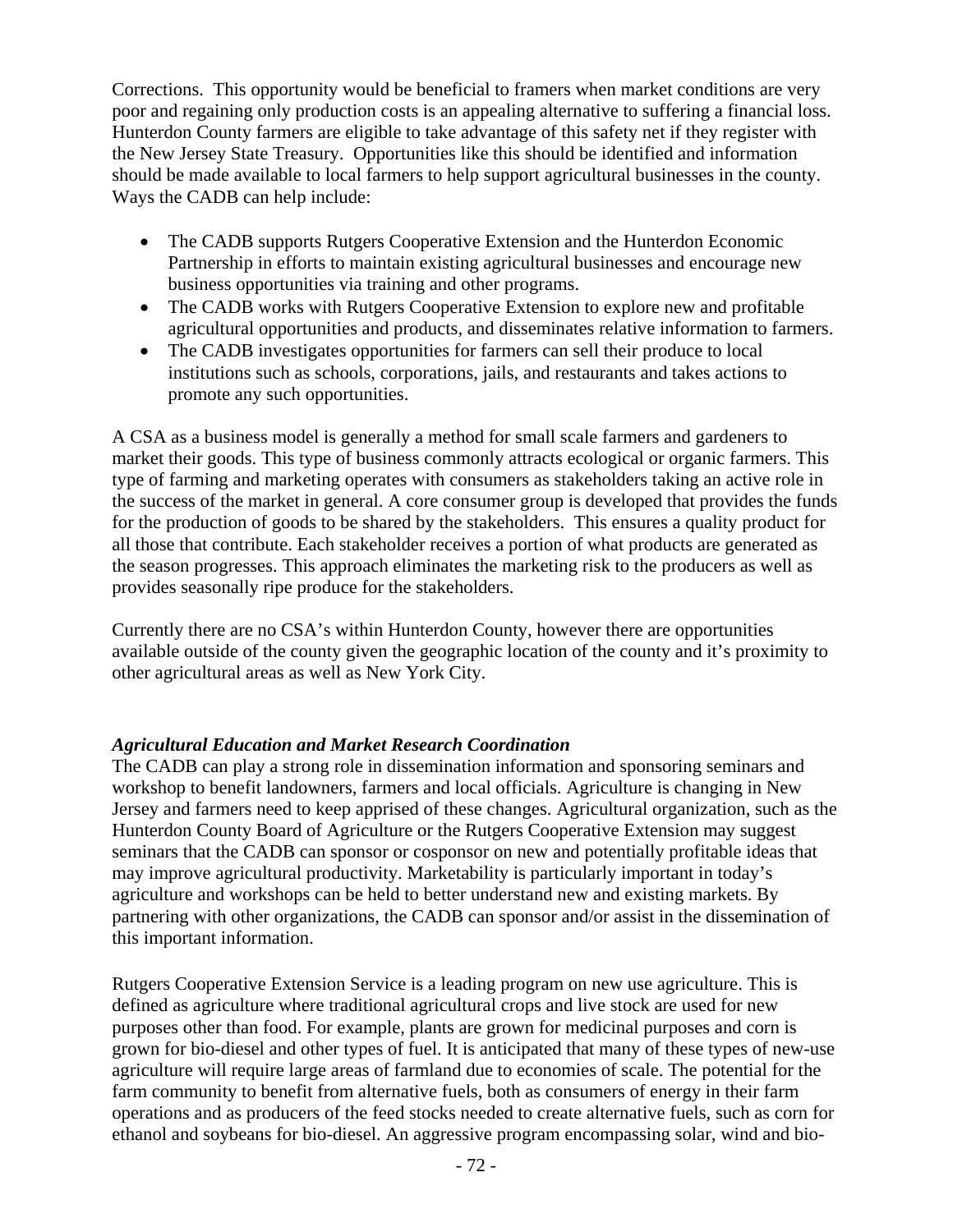fuels energy was undertaken to help interested farmers pursue these avenues for both cutting their costs and broadening the market for their commodities.

The New Jersey Agricultural Experiment Station is the way in which Rutgers and the state of New Jersey fulfill a joint mission to provide solutions to residents. As a land-grant university, Rutgers is committed to teaching, research, and outreach. The work that NJAES does is carried out by 4-H agents, Extension specialists, Family & Community Health Sciences educators, and Agricultural and Resource Management agents. They are the ones who provide continuingeducation opportunities and certification programs, work with at-risk youth, educate parents and restaurant owners about food allergies, teach proper nutrition to combat obesity and diabetes, identify invasive species, reduce pesticide use, improve soil fertility, and more.

The Rutgers School of Environment and Biological Sciences are based on the foundation of the physical and social sciences but also focus on the social and human dimensions of scientific practice in majors such as environmental and business economics or environmental policy, institutions and behavior. The CADB can use there services regarding any opportunities for farm research and testing.

The Hunterdon CADB should continue to work closely with other groups and organizations to form partners for farmland preservation. Future partners may include the Hunterdon County Chamber of Commerce, Hunterdon Economic Partnership, County Board of Agriculture and the New Jersey Farm Bureau. Working with these groups could result in such benefits as improved marketing of agricultural products, developing educational programs for farmers to be more competitive in today's economy, reducing crop damage caused by wildlife, introducing agribusiness that would use locally grown produce and ensuring the compatibility of local regulations with the needs of the farmer.

#### **Businesses**

*Input Suppliers and Services* 

Hunterdon County farmers have indicated that there are very few farm equipment dealers within the county. There are two Agways located in Clinton and Flemington. Most farmers travel to Pennsylvania in order to buy equipment. Many of the dairy farmers are looking for specialized equipment that is unavailable in the County. Those farmers that are looking for specialized equipment now



look toward the internet to find those products. The growth of internet based businesses has allowed farmers to look further beyond their immediate region to find products that would not normally be available to them. With the coverage that shipping services such as UPS and FedEx have, it gives farmers another option when looking for agricultural inputs.

For equipment repairs, most farmers "do it themselves" and try to maintain their existing equipment but there are two repair services available. There is dealer in Ringoes (East Amwell) that does repairs and sells used machinery. A farmer in Jugtown (Bethlehem Township) also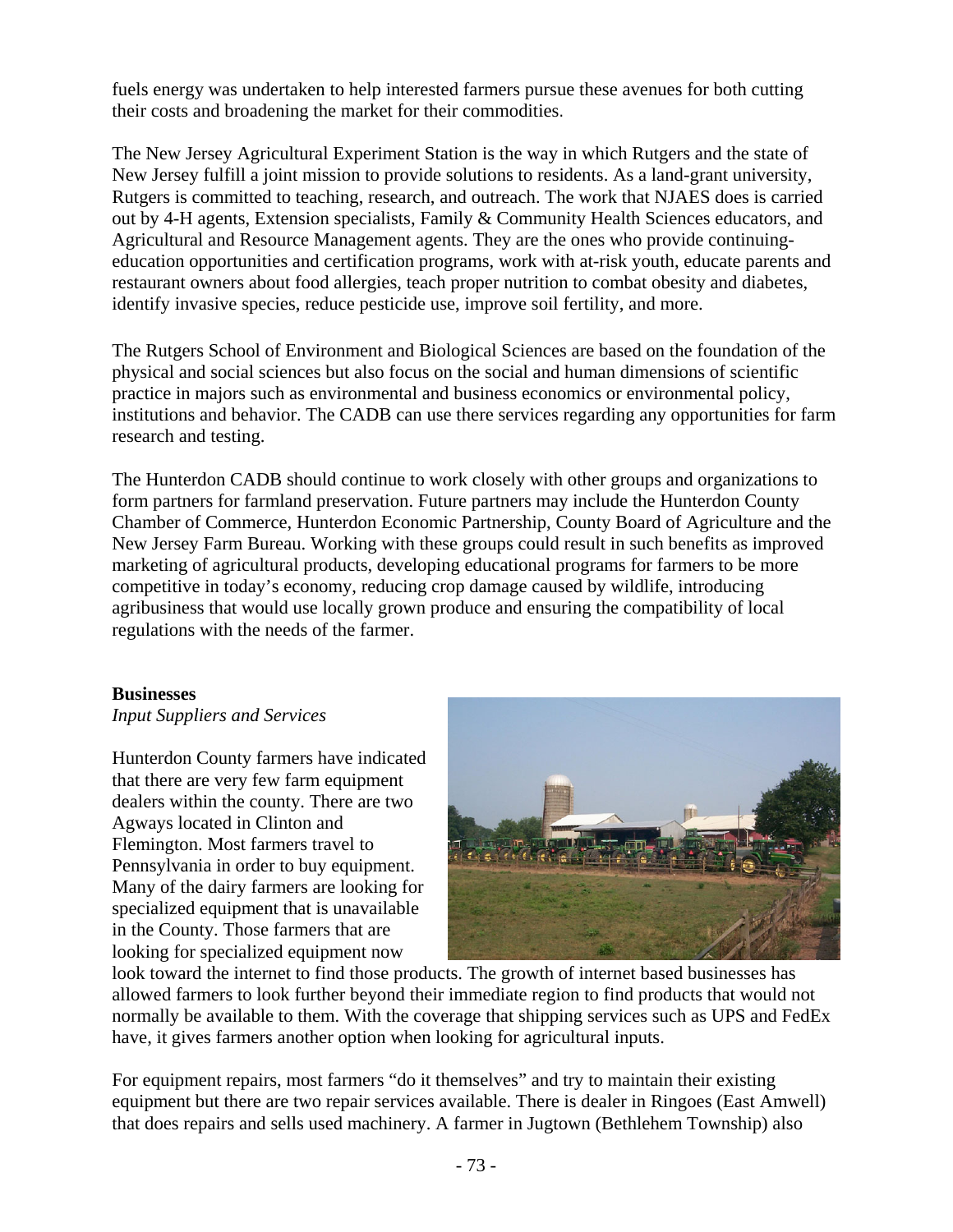does repairs and will make on -site visits.

### *Product Distributors and Processors*

Hunterdon County will continue to host a variety of agriculture but there will probably be a continued loss of large farms –as in previous years- due to lower profit margins of grains and loss of local feed mills. There are no major grain processing facilities in Hunterdon County. However, many farmers who continue to farm grains will likely grind their own feed and sell locally.

### *Anticipated Agricultural Trends*

Agriculture in Hunterdon County is likely to continue its trend towards smaller, more intensive use farms. Innovative marketing techniques will be sought by many farmers to meet production needs. Part-time farmers will continue to dominate the industry. And the diversity of farming that has traditionally characterized Hunterdon County will also continue. Given these trends, the future of farming in Hunterdon County looks promising, though it may not be the romantically held notion of wide-open fields of dairy cattle and field corn.

Part-time farmers, particularly those with horses and other livestock, will continue to be important players in the County's agricultural industry and their continued existence should be nurtured. Part-time farmers often do not have the time or the land to plant enough hay or other feed for their livestock and therefore create a market for hay and grain farmers. Part-time farmers are also important because they keep land in farming and out of the hands of developers, minimizing the intrusion of residential developments on neighboring farm operations. Additionally, they often provide farmland for others to farm by leasing their land. This is particularly important for grain farming which has a low per acre value and requires a considerable amount of land to be profitable. The number of small part-time farms has stabilized over the last few years, but will continue to be a large percentage of the County's agricultural complexion, assuming the rural character of the area is preserved and there are no major regulatory changes such as significant changes in the Farmland Assessment Act.

Small farms in the County will continue to be the trend in the County. Profits may well increase as agriculture in the County enters a new phase towards smaller, more intensive types of farming, including high value crops. Whereas grains and field crops have the lowest per acre value of products (\$200-\$500 per acre), high value crops such as vegetables and horticulture tend to have a much higher per acre value (\$1,000-\$5,000 per acre). For this reason, large farms are no longer necessary for comfortable profit margins. While Hunterdon County's climate and soils are not as conducive to vegetable growing as are New Jersey's southern counties, greenhouses do not demand the climate and soil conditions and may become more popular in the County.

#### *Market Location*

Hunterdon County has a great market location due to its close proximity to New York and Philadelphia metropolitan areas. The median household income for Hunterdon County, according to the 2000 census data is \$79,888. This is well above the statewide average of \$55,146. Hunterdon has the highest median household income in the state, followed by Morris County and Somerset County. Hunterdon County had a population of 121,989 persons, according to the 2000 census. This location and population base allows for Hunterdon County farmers to market to the local populations as well as travel a short distance to tap into the large populations of the New York and Pennsylvania metropolitan areas.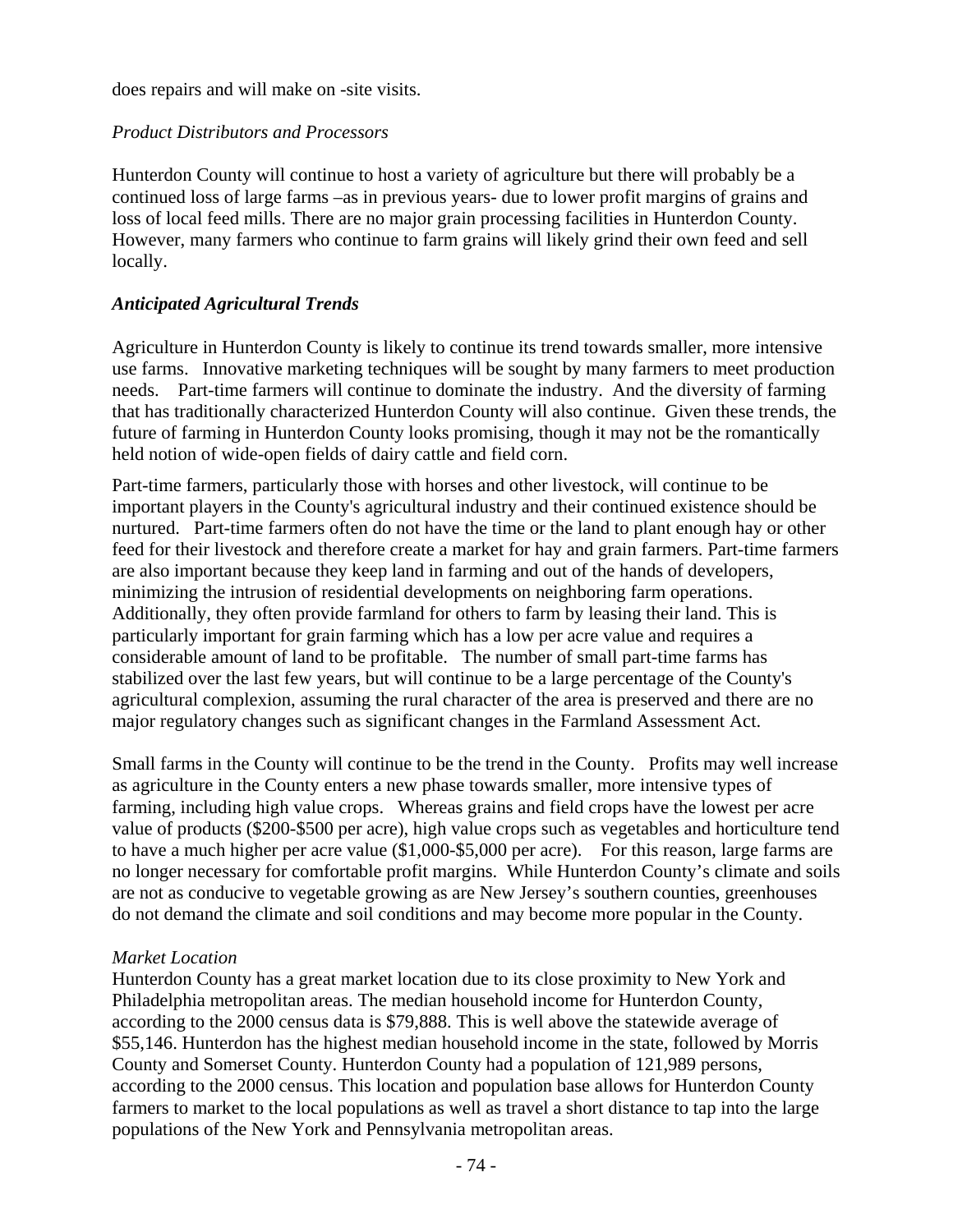## *Product Demand*

Hay comprises 30% of agricultural lands in Hunterdon County, and it's the leading crop countywide and statewide. Corn and other grains crops, soybeans, specialty crops, nurseries, cattle, milk cows and horses also characterize the county's agricultural base. In 2004, Hunterdon County ranked first in New Jersey for hay, fourth for corn and grain and also for cattle and calves and fifth for soybeans for beans, wheat for grain, and nursery stock acreage. With this large product base, Hunterdon County enjoys large demand for it's products as the population looks more toward locally grown products. The proximity to New York and Philadelphia markets also ensure a large demand for products grown close so that they arrive fresh. This trend will continue as the need for agriculture products will always be present and more agriculture lands are preserved to ensure the industry remains in close proximity to the major metro areas.

## *Agricultural Support Needs*

As part of the process of planning future farmland preservation within the County of Hunterdon, a public meeting was held in order to garner information from the agricultural community on specific topics for inclusion in this plan. Below are the comments regarding agricultural support needs from the attendees of the first public meeting that was held.

Comments from our County Comprehensive Farmland Preservation Plan Public Meeting:

- Technical support needs to be less generic and more specific
- NRCS not helpful due to lack of manpower
- Environmental Issues (stream buffers) need to be more specific, not broad brush
- Farm credit good but needs expansion
- More local financial participation
- Access and affordability of farm labor is an issue
- Local kids are not interested in farm labor
- Landscaping is biggest competitor for labor, can't meet the price
- Not enough farmers to lease acreage
- No ability to entice young farmers cost, opportunity
- SADC more flexible on housing on preserved farms
- o Need housing for children that want to work on the farm
- NJ Farm Bureau most read
- NJ Farmer paper
- Lancaster Farming Paper referred to as bible
- Tax impacts of preserving land, assessment should freeze at time of preservation, disincentive to improve the farm buildings
- Local Board of Ag. needs more teeth
- Deer issues need to be addressed: fencing, hunting, control
- Community kitchen to support local baked goods. Full time market needed. County and municipal support
- There was no mention of the need for value added processors within the County.

## *Flexible Land Use Regulations*

A positive regulatory climate, such as ordinances and policies supporting agriculture, is essential for the future of framing, particularly for full-time farmers whose income relies largely, if not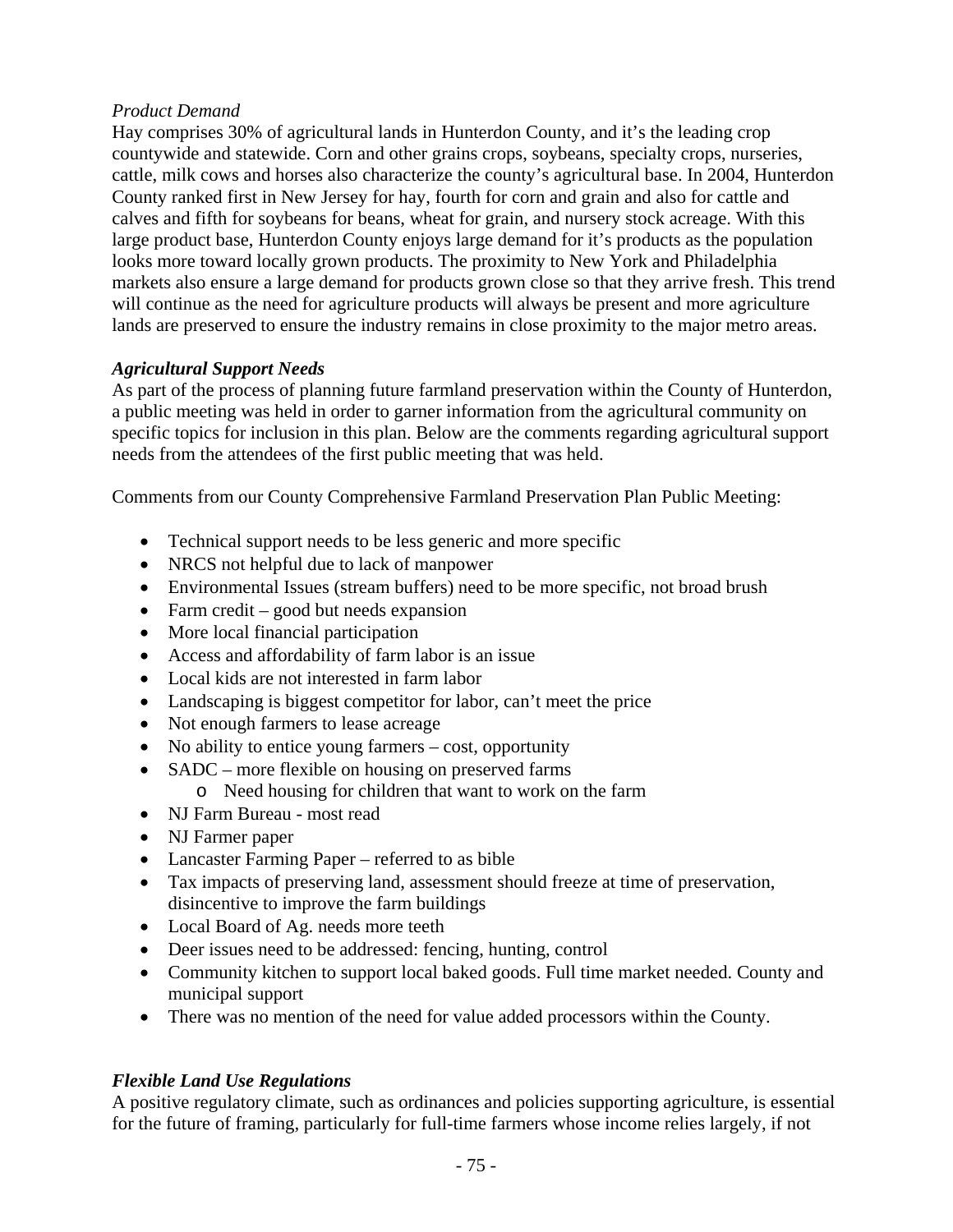entirely, on the farm operation. Regulations supporting agriculture should include ordinances that give farmers flexibility to pursue agricultural uses and recognize the need for farmers to supplement their operations with on-farm and off-farm activities and businesses. Development regulations should streamline the review process for new farm buildings and minimize the cost of the reviews. Equity protection is important to full-time farmers because a large part of their retirement security rests in the value of their farmland. This challenges the municipality to be creative and use innovative regulatory mechanisms that both achieve community goals and protect the farmer's nest.

The requirements for constructing agricultural labor housing are much less stringent than Residual Dwelling Site Opportunity (RDSO), provided the house is for non-family related farm labor. Any number of agricultural units may be constructed on permanently preserved farmland provided at least one tenant/resident actively works on the farm and there are no blood relatives to the landowner residing in the house. Any existing agricultural labor housing that is destroyed may be reconstructed. Once an agricultural labor unit is no longer inhabited by an agricultural laborer, the unit must be vacated. This policy prevents abuse of the program where the units could be rented out to non farm related tenants

## *Agriculture Representation in Economic Development Organizations*

The following Hunterdon County organizations support the agricultural community:

Hunterdon Chamber of Commerce is an action-oriented business organization that promotes a favorable business climate for its membership and community; works with other interested organizations to develop effective mechanisms for taking action on issues of community interest; and provides business leadership for improvement of the economy and quality of life in Hunterdon County, New Jersey.

Hunterdon County Agriculture Development Board (CADB) takes the lead role in farmland preservation and to help guide future policies. Their mission statement is to "Promote the present and future of Hunterdon County agriculture by preserving agricultural land and by promoting public education and agricultural viability."

Rutgers Cooperative Research and Extension Service is a grassroots organization where the needs of the community take precedence over programs designed at other levels of government. The programs offered by Rutgers Cooperative Extension are often the first step that farmers take when in need of help and advice on developing programs to help economically.

Hunterdon County Soil Conservation District is are special purpose subdivisions of the State. In cooperation with the State Soil Conservation Committee, they are empowered to conserve and manage soil and water resources and address stormwater, soil erosion, and sedimentation problems that result from land disturbance activities. They assist farmers with implementing soil and water conservation plans to add value to their operations.

Municipal Agriculture Boards play an important role in Hunterdon County's farmland preservation program by educating landowners about the program, providing a regulatory climate that is suitable for agriculture and by cost sharing.

All of the above organizations provide support for farmers in Hunterdon County, allowing them to advance their livelihood economically and continue to thrive in the agriculture industry.